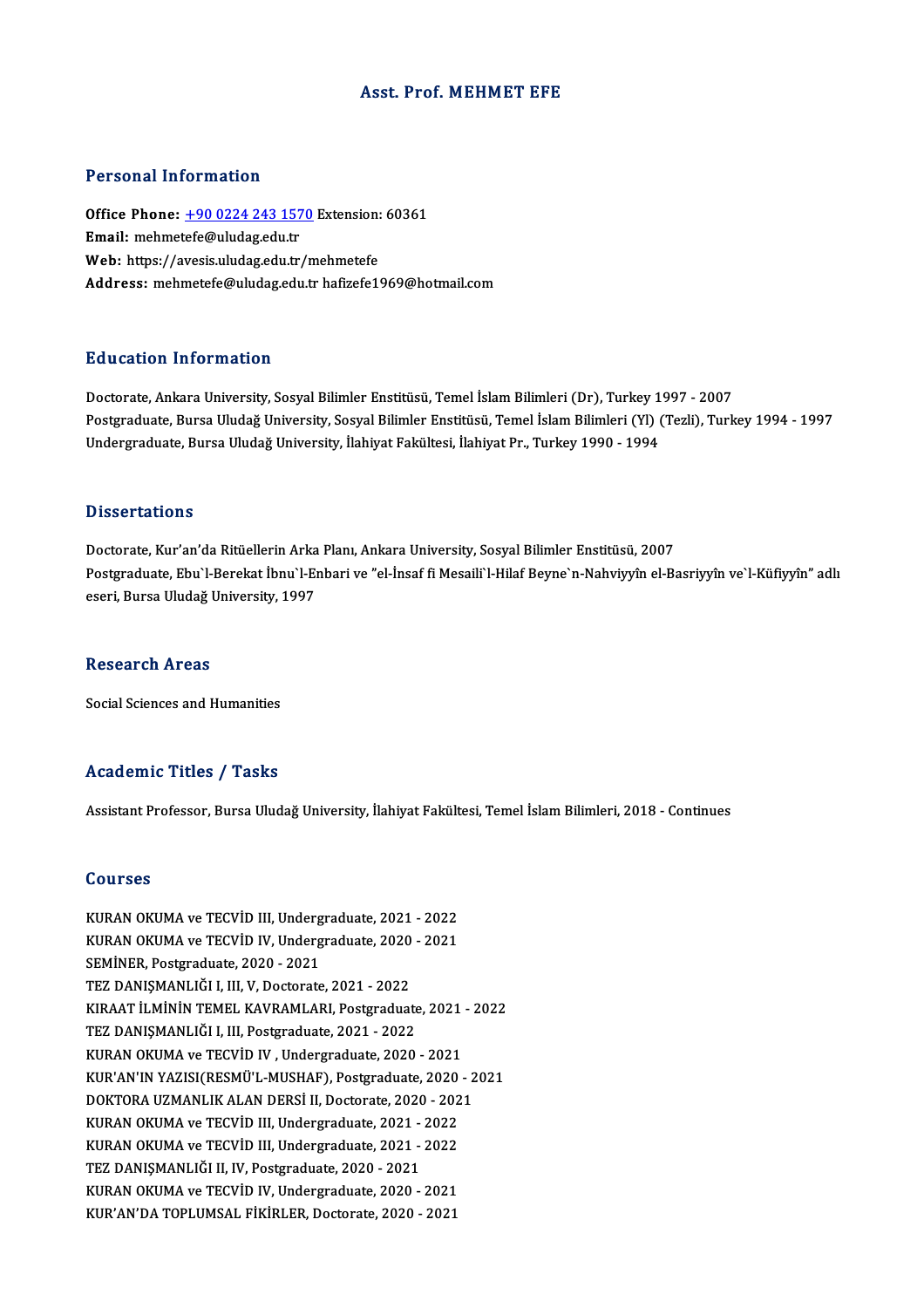MEŞHUR KIRAATLARIN TEFSİRE ETKİSİ, Doctorate, 2021 - 2022<br>KURAN OKUMA ve TECVİD UL Undergraduate, 2021 - 2022 MEŞHUR KIRAATLARIN TEFSİRE ETKİSİ, Doctorate, 2021 - 2<br>KURAN OKUMA ve TECVİD III, Undergraduate, 2021 - 2022<br>VÜKSEK LİSANS UZMANLIK ALAN DERSİ II. Postaraduate, 2 MEŞHUR KIRAATLARIN TEFSİRE ETKİSİ, Doctorate, 2021 - 2022<br>KURAN OKUMA ve TECVİD III, Undergraduate, 2021 - 2022<br>YÜKSEK LİSANS UZMANLIK ALAN DERSİ II, Postgraduate, 2020 - 2021<br>SEMİNER Doctorata 2020, 2021 KURAN OKUMA ve TECVİD III, Undergraduate, 2021 - 2022<br>YÜKSEK LİSANS UZMANLIK ALAN DERSİ II, Postgraduate, 2<br>SEMİNER. Doctorate. 2020 - 2021 YÜKSEK LİSANS UZMANLIK ALAN DERSİ II, Postgraduate, 2<br>SEMİNER, Doctorate, 2020 - 2021<br>KURAN OKUMA ve TECVİD IV, Undergraduate, 2020 - 2021<br>TEZ DANISMANI IČLU IV, Doctorata, 2020 - 2021 SEMİNER, Doctorate, 2020 - 2021<br>KURAN OKUMA ve TECVİD IV, Undergraduate, 202<br>TEZ DANIŞMANLIĞI II, IV, Doctorate, 2020 - 2021<br>DOKTORA UZMANLIK ALAN DERSİ LUL Doctorate KURAN OKUMA ve TECVİD IV, Undergraduate, 2020 - 2021<br>TEZ DANIŞMANLIĞI II, IV, Doctorate, 2020 - 2021<br>DOKTORA UZMANLIK ALAN DERSİ I, III, Doctorate, 2021 - 2022<br>KURAN OKUMA ve TECVİD III, Undergraduate, 2021 - 2022 TEZ DANIŞMANLIĞI II, IV, Doctorate, 2020 - 2021<br>DOKTORA UZMANLIK ALAN DERSİ I, III, Doctorate, 2021 - 2022<br>KURAN OKUMA ve TECVİD III, Undergraduate, 2021 - 2022 DOKTORA UZMANLIK ALAN DERSİ I, III, Doctorate, 2021 - 2022<br>KURAN OKUMA ve TECVİD III, Undergraduate, 2021 - 2022<br>YÜKSEK LİSANS UZMANLIK ALAN DERSİ I, Postgraduate, 2021 - 2022<br>ÖĞPETMENLİK UYCULAMASL Undergraduate, 2020 - 2 KURAN OKUMA ve TECVİD III, Undergraduate, 2021 - 2022<br>YÜKSEK LİSANS UZMANLIK ALAN DERSİ I, Postgraduate, 20<br>ÖĞRETMENLİK UYGULAMASI, Undergraduate, 2020 - 2021<br>HİTARET ve MESLEKİ UYÇULAMA IL Undergraduate, 2017 YÜKSEK LİSANS UZMANLIK ALAN DERSİ I, Postgraduate, 2021 - 20<br>ÖĞRETMENLİK UYGULAMASI, Undergraduate, 2020 - 2021<br>HİTABET ve MESLEKİ UYGULAMA II, Undergraduate, 2017 - 2018<br>KUR'AN OKUMA ve TECVİD, Undergraduate, 2017 - 2018 ÖĞRETMENLİK UYGULAMASI, Undergraduate, 2020 - 202<br>HİTABET ve MESLEKİ UYGULAMA II, Undergraduate, 2017<br>KUR'AN OKUMA VE TECVİD, Undergraduate, 2017 - 2018<br>KUR'AN OKUMA VE TECVİD VIII, Undergraduate, 2017 - 2 HİTABET ve MESLEKİ UYGULAMA II, Undergraduate, 2017 - 2018<br>KUR'AN OKUMA ve TECVİD, Undergraduate, 2017 - 2018<br>KUR'AN OKUMA VE TECVİD VIII, Undergraduate, 2017 - 2018 KUR'AN OKUMA ve TECVİD, Undergraduate, 2017 - 2018<br>KUR'AN OKUMA VE TECVİD VIII, Undergraduate, 2017 - 2018<br>TIB5171 - KIRAAT İLMİNİN TEMEL KAVRAMLARI, Postgraduate, 2017 - 2018<br>KUR'AN OKUMA VE TECVİD IV. Undergraduata, 2017 KUR'AN OKUMA VE TECVİD VIII, Undergraduate, 2017 - 2018<br>TIB5171 - KIRAAT İLMİNİN TEMEL KAVRAMLARI, Postgradu<br>KUR'AN OKUMA VE TECVİD IV, Undergraduate, 2017 - 2018<br>KUR'AN OKUMA ve TECVİD VII, Undergraduate, 2017 - 2018 TIB5171 - KIRAAT İLMİNİN TEMEL KAVRAMLARI, Postgradu<br>KUR'AN OKUMA VE TECVİD IV, Undergraduate, 2017 - 2018<br>KUR'AN OKUMA VE TECVİD II, Undergraduate, 2017 - 2018<br>KUR'AN OKUMA VE TECVİD II, Undergraduate, 2017 - 2018 KUR'AN OKUMA VE TECVİD IV, Undergraduate, 2017 - 2018<br>KUR'AN OKUMA ve TECVİD VII, Undergraduate, 2017 - 2018<br>KUR'AN OKUMA VE TECVİD II, Undergraduate, 2017 - 2018 TIB5174 -KUR'AN'INYAZISI(RESMÜ'L-MUSHAF),Postgraduate,2017 -2018 KUR'AN OKUMA ve TECVID V, Undergraduate, 2017 - 2018 TIB5174 - KUR'AN'IN YAZISI(RESMÜ'L-MUSHAF), Postgradu<br>KUR'AN OKUMA ve TECVİD V, Undergraduate, 2017 - 2018<br>KUR'AN OKUMA VE TECVİD VI, Undergraduate, 2017 - 2018<br>KUR'AN OKUMA ve TECVİD UL Undergraduate, 2017 - 2018 KUR'AN OKUMA ve TECVİD V, Undergraduate, 2017 - 2018<br>KUR'AN OKUMA VE TECVİD VI, Undergraduate, 2017 - 2018<br>KUR'AN OKUMA ve TECVİD III, Undergraduate, 2017 - 2018 KUR'AN OKUMA ve TECVID III, Undergraduate, 2017 - 2018<br>Advising Theses

**Advising Theses**<br>Efe M., Kur'an'da Rahmeten Lil Âlemîn Kavramı ve Malezya'da Çoğulcu Toplumdaki Yansımaları, Postgraduate,<br>N.Rinti(Student), Continues nd vienig inceed<br>Efe M., Kur'an'da Rahmeten<br>N.Binti(Student), Continues<br>Efe M. Mehmet Efendi'nin el Efe M., Kur'an'da Rahmeten Lil Âlemîn Kavramı ve Malezya'da Çoğulcu Toplumdaki Yansımaları, Pos<br>N.Binti(Student), Continues<br>Efe M., Mehmet Efendi'nin el-Hediyye fi Şerhi'l-Cezeriyye adlı eserinin tahkik ve neşri, Postgradu N.Binti(Student), Continues<br>Efe M., Mehmet Efendi'nin el-Hediyye fi Şerhi'l-Cezeriyye adlı eserinin tahkik ve neşri, Postgraduate,<br>M.HUSSEIN(Student), 2021 Efe M., Mehmet Efendi'nin el-Hediyye fi Şerhi'l-Cezeriyye adlı eserinin tahkik ve neşri, Postgraduate,<br>M.HUSSEIN(Student), 2021<br>Efe M., Differences of recitation and reading in the two surahs, Al-mu'minun and An-nur and th M.HUSSEIN(Student), 2021<br>Efe M., Differences of recitation and readin<br>Postgraduate, L.GULIYEV(Student), 2020<br>Efe M. Aref and Hud surabe in tarma of di Efe M., Differences of recitation and reading in the two surahs, Al-mu'minun and An-nur and their effect on mea<br>Postgraduate, L.GULIYEV(Student), 2020<br>Efe M., Araf and Hud surahs in terms of differences in reading (kiraat) Postgraduate, L.GULIYEV(Student), 2020<br>Efe M., Araf and Hud surahs in terms of differences in reading (kiraat) and commentary (tafsir), Postgraduate,<br>Y.AYDIN(Student), 2019

# Articles Published in Other Journals

- rticles Published in Other Journals<br>I. Hadîd Sûresindeki Kıraat Farlılıkları ve Manaya Etkisi<br>Ffo M د عدد<br>Hadîd<br>Efe M.
	-

Hadîd Sûresindeki Kıraat Farlılıkları ve Manaya Etkisi<br>Efe M.<br>ULUDAĞ ÜNİVERSİTESİ İLAHİYAT FAKÜLTESİ DERGİSİ, vol.28, no.2, pp.415-435, 2019 (Other Refereed National Efe M.<br>ULUDAĞ (<br>Journals)<br>İlebi Dinl ULUDAĞ ÜNİVERSİTESİ İLAHİYAT F<br>Journals)<br>II. İlahi Dinlerde İbadet ve Namaz<br>Ffo M

Journals)<br>II. **İlahi Dinlerde İbadet ve Namaz**<br>Efe M.

Avrupa İslam Üniversitesi İSLAM ARAŞTIRMALARI Journal of Islamic Research, no.3, pp.17-26, 2009 (Refereed Journals of Other Institutions)

## Non Academic Experience

Non Academic Experience<br>Public Corporation, Milli Eğitim Bakanlığı, Bursa İpekçilik Anadolu İmam Hatip Lisesi<br>Public Corporation Milli Eğitim Bakanlığı, Cemlik Anadolu İmam Hatip Lisesi rvon rreduomre zmporrence<br>Public Corporation, Milli Eğitim Bakanlığı, Bursa İpekçilik Anadolu İmam Hat<br>Public Corporation, Milli Eğitim Bakanlığı, Gemlik Anadolu İmam Hatip Lisesi